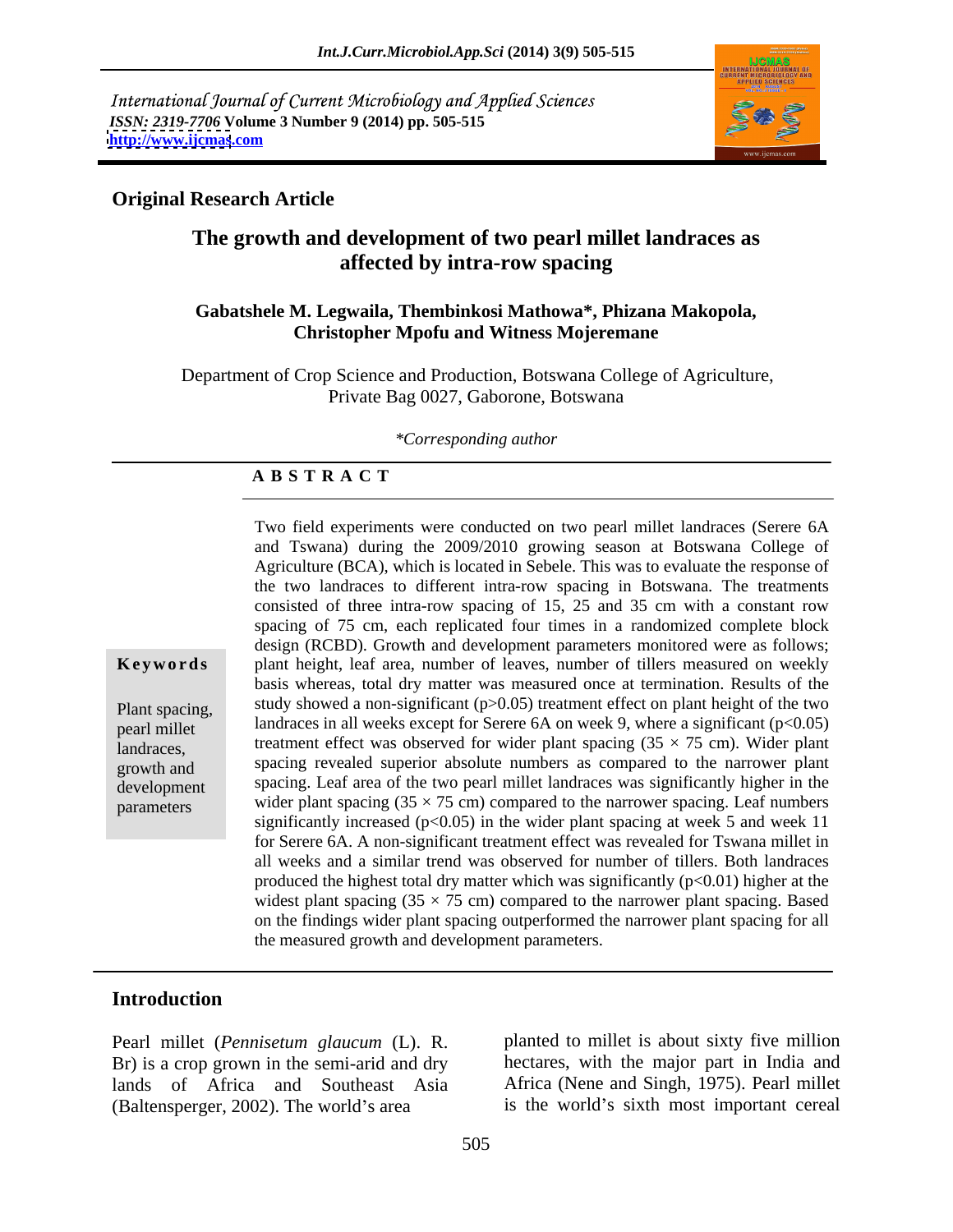crop in the world after wheat (*Triticum* (Ntare, 1990). However, it can produce *aestivum*), rice (*Oryza sativa*), maize (*Zea* grain yields below 500 kg ha *mays* L.), barley (*Hordeum* v*ulgare*) and sorghum (*Sorghum bicolor*) (Henry and inadequate management systems (Krogh, Kettlewell, 1996; Singh et al., 2003). It is a short-day crop that flowers, or flowers earlier, when day lengths are short (Billiard maintain soil fertility by fallowing and the and Pernes, 1985; Clerget et al., 2007) and application of livestock animal manure is the long photoperiod delays floral initiation main soil fertility supplement (Shapiro et al., (Uzoma et al., 2010). Pearl millet grain is the staple diet for rural households in the world's poorest countries (Basavaraj et al., Grain yields of pearl millet can be reliably 2010) and provides food to about five high when chemical fertilisers are applied to hundred million people in the arid and semi-<br>soils with sufficient moisture (Burton et al., arid tropics particularly in Southeast Asia 1972; Menezes et al., 1997; Maman et al., (Yayock et al., 1988; National Research Council (NRC), 1996). Pearl millet stover is United States of America pearl millet is 95% of the production and acreage

Pearl millet is the most drought tolerant yield in areas that receive rainfall as low as 200 to 250 mm (Bidinger and Hash, 2003).

Hajor et al., 1996), frequent drought, high

 $\frac{1}{2}$  because of because of low soil fertility, drought, and poor or 1997; Buerkert et al., 2002; Gandah et al., 2003). In arid and semi-arid tropics farmers 1993; Esse et al., 2001) because of high costs associated with chemical fertilisers. soils with sufficient moisture (Burton et al., 1972; Menezes et al., 1997; Maman et al., 2000; Diseko, 2005).

a valuable livestock feed in India and Africa Pearl millet production is concentrated in the (Basavaraj et al., 2010). In countries like the developing countries which account for over grown as a summer forage crop, seed for the (Basavaraj et al., 2010). The area sown to bird feed industry and wildlife (Obeng et al., the crop in Eastern and Southern Africa is 2012). estimated at 2 million hectares. In Botswana warm-season cereal crop predominantly 2011 (Statistics Botswana, 2013). In the grown as a staple food grain and source of 1980s, the total annual millet production feed and fodder (Sathya et al., 2013) and is was 3700 metric tonnes with an average one of the most reliable cereal crops grown yield of 285 kg  $ha^{-1}$  (Ministry of in rain fed regions of the arid and semi-arid Agriculture (MOA), 1988). Although millet tropics (Uzom et al., 2010). Infact it is the is still an important crop to Botswana, the only suitable and efficient crop for arid and yield fell to 2511 metric tonnes in 2011 and semiarid conditions because of its efficient the average yield also decreased to 189 kg utilization of soil moisture and higher level  $ha^{-1}$  (Statistics Botswana, 2013). Low and of heat tolerance than sorghum and maize erratic rainfall leading to drought period of (Shah et al., 2012). Because of its tolerance, varying lengths, poor soil fertility, low or it can be grown in areas where other cereal zero application of fertilizers, and low water crops such as maize and wheat would not holding capacity, traditional practices such survive (Basavaraj et al., 2010) and can as broadcasting are probably among the 95% of the production and acreage the areas cultivated to pearl millet gradually decreased from 16 000 to 13 000 hectares in (Ministry of factors affecting millet production.

Pearl millet is well adapted to areas growth, development and yield of cereal characterised by poor soils (Ntare, 1990; crops.Optimum plant density ensures that temperatures and many pests and diseases underground parts by utilizing more sunlight Plant spacing plays an important role on plants grow properly with their aerial and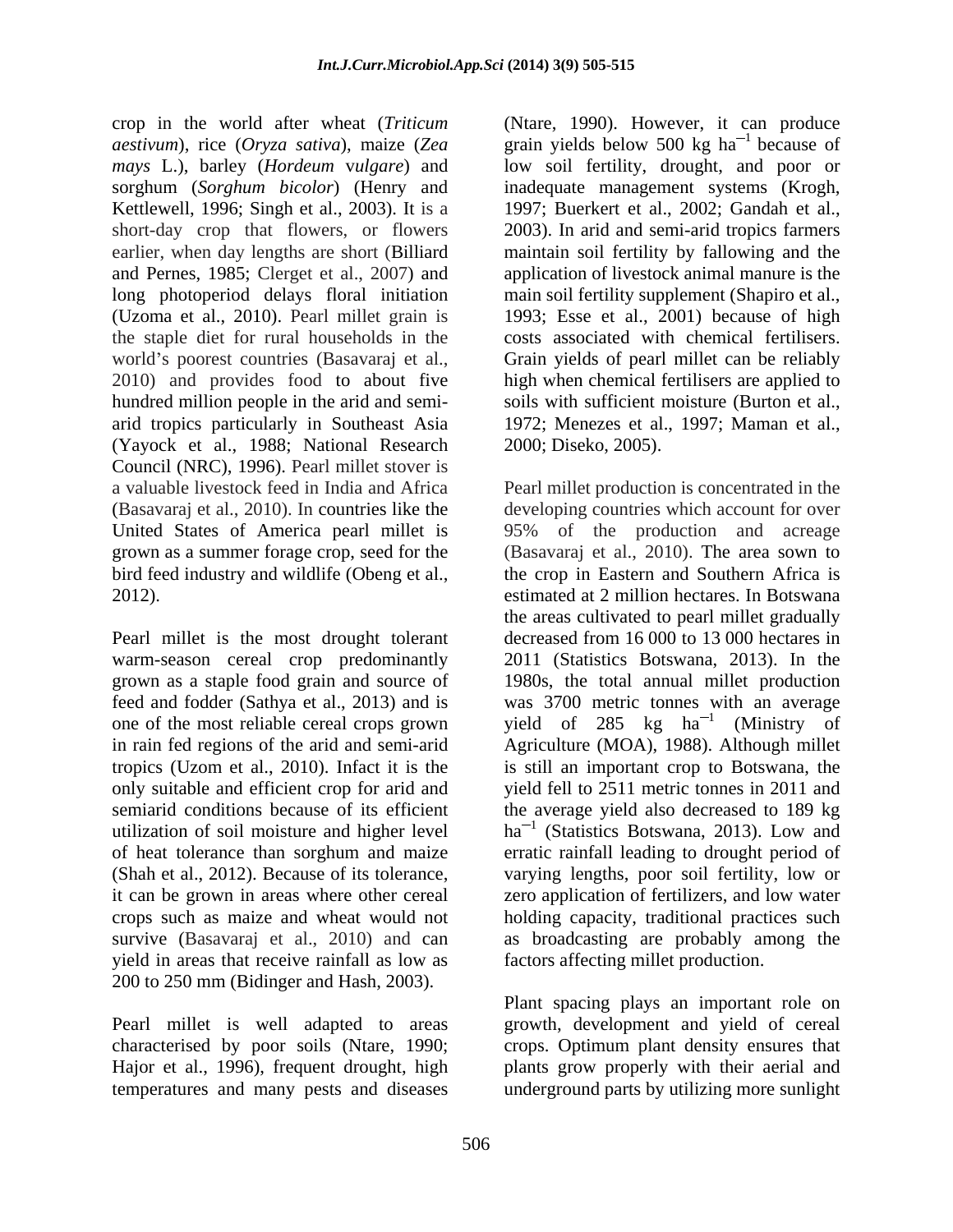and soil nutrients (Miah et al*.,* 1990). Closer annual rainfall (30 year mean) of 538 mm spacing hampers intercultural operations and in a densely populated crop, the inter-plant 2012). Most of rainfall is received in the competition for nutrients, air and light is summer months, starting in late October, very high, which usually results in mutual continuing to March/April. Soils are shading, lodging and thus favours more predominantly sandy loams (76% sand, 10% straw yield than grain yield (Bhowmik et al., silt and 14% clay) with low water holding 2012). Vegetative development in pearl capacity, low cation exchange capacity (1.2 millet is much influenced by the availability of moisture (Mahalakshmi et al.,1987) soil fertility and the planting density (Azam-Ali et al.,1984; Carberry et al.,1985). Plant population density is a management variable The experiments were laid out in a that affects the production and quality of randomized complete block designs (RCBD) most crops (Shaw et al., 2008). Though optimal plant densities for pearl millet and 35 cm being treatments 1-3 respectively. production differ among geographic regions, The inter row spacing was kept constant at research indicates that grain yield generally 75 cm. Each treatment was replicated four increases as plant density increases (Jones times (Figure 1). and Johnson, 1991; M Khaitir and Vanderlip, 1992; Heiniger et al., 1997). Field preparation Crop potential yield may also be affected by intra-row spacing (Jones and Johnson, 1991; The experiments were established on piece Limon-Ortega et al., 1998; Staggenborg et of land previously ploughed using a tractor. al., 1999). It has been reported that effects of The land was leveled using hand tools to plant population are not easily disentangled provide a medium fine tilth for the growth of from within-row spacing differences (Obi, the crops. Measuring and marking of hills 1991; Pande and Kurunakar, 1992; was done thereafter. After planting, the field Willocquet et al., 2000; Snider et al., 2002). The objective of this study was to evaluate rainfed; however, in the absence of rain the effect of intra-row spacing on the growth watering was done to keep the soil moist. and development of two pearl millet Weeds were removed by hand hoeing or landraces. The uproof as they appeared in the landraces.

The field experiments was conducted on two pearl millet landraces (Serere 6A and Tswana) at the Botswana College of Agriculture (BCA) in Sebele, Gaborone total dry matter was measured once at (latitude: of 24°33'S, longitude: 25°54'E, elevation: 994 m above sea level) during the 2009/2010 growing season. The climate of the study area is semi-arid with an average

(Bekker and De Wit, 1991; Legwaila et al., continuing to March/April. meq/100g) and pH of  $6.3$ .

# **Experimental design**

with three intra row spacing of 15 cm, 25 cm times (Figure 1).

# **Field preparation**

**Materials and Methods picked and physically destroyed.** was watered to field capacity. The study was uprooted as they appeared in the experimental unit. Insect pests were hand-

### **The study site example 2 constructed by Performance indicators Performance indicators**

The following parameters were monitored; plant height, leaf area, number of leaves, number of tillers on weekly basis whereas, termination. Planting/sowing was done on the  $16<sup>th</sup>$  January 2010 and the study lasted for eleven weeks. Plant height was measured using a measuring tape from the base to the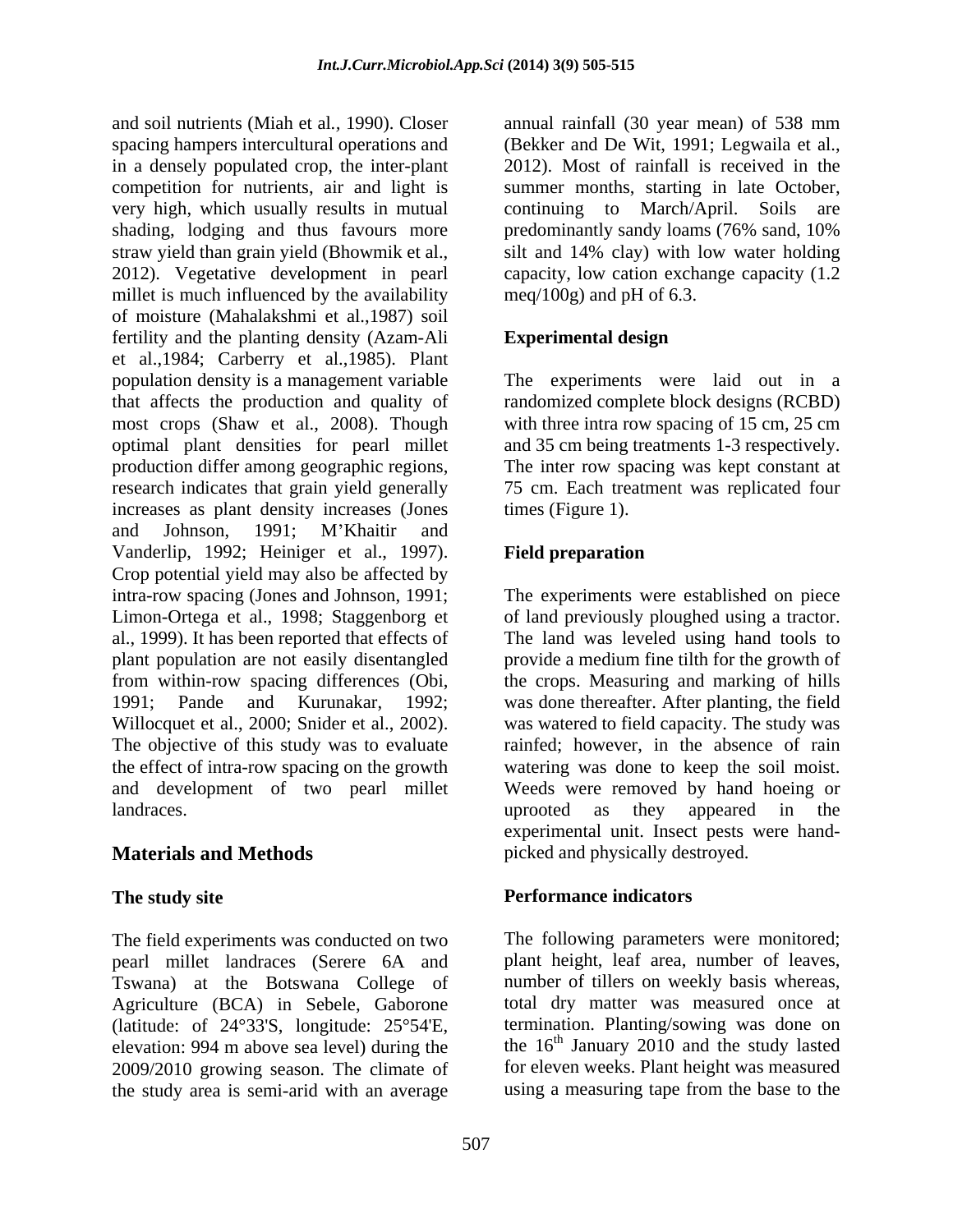terminal leaf. Ten plants were randomly spacing for Serere 6A revealed significantly selected from each replication and tagged.  $(p<0.05)$  taller plants than the narrower Ten fully expanded leaves were randomly spacing in week 9 of the study probably sampled from the tagged plants and the area because the inter row spacings were too was measured by tracing the leaf on A1 wide (75 cm). The wider plant spacing graph pad with grid squares, each measuring produced superior absolute plant height 1 × 1 cm. Number of leaves and tillers were compared to the narrower spacing which is determined quantitatively by counting supported by results of studies conducted immediately after true leaves had fully grown or expanded. At termination of the trial, all the tagged plants were harvested Emechebe 2006; Maas et al., 2007; Ahmed and the roots dug out from each replicate et al., 2010; Kumar et al., 2013). In contrast, and placed into brown weighing paper bags and taken to the Department of Crop narrow intra-row spacing of 10 cm produced Science and Production, BCA, laboratory. taller finger millet plants than 20 cm intra-The roots were placed in a 2 mm mesh sieve row spacing. and gently washed in a big tub filled with<br>water: the soil free roots were collected and **Leaf area** water; the soil free roots were collected and dried off using a tissue paper prior to drying. The samples were oven dried to constant weight at 80°C using a hot air oven (Scientific Series 2000). Weight was between the three spacing for Serere 6A measured using an electronic balance (PGW between week 5 and 7. From week 9 to the measured using an electronic balance (PGW between week 5 and 7. From week 9 to the 4502e). end of the study, plants in the wider spacing

The data was subjected to analysis of variance (ANOVA) using the STATISTIX-8 program. Where a significant F-test was observed and means comparison tests were Difference (LSD) at  $p \le 0.05$  to separate

Plant height is an important component which helps in the determination of growth (Murányi and Pepó, 2013). Overall results in Table 1 showed that there were no significant differences in plant height among spacings of the two millet landraces for the period of evaluation. However, the widest

elsewhere (Kaushik and Gautam, 1984; Jimba and Adedeji, 2003; Zarafi and Shinggu and Gain (2002) reported that a row spacing.

# **Leaf area**

 $^{\circ}$ C using a hot air oven significant difference (p<0.01) in leaf area **Data analysis than the two narrower spacing.** The leaf carried out using Least Significant narrower spacing throughout the duration of treatment means. of a study conducted elsewhere which **Results and Discussion Secure 2012 PERTY PERTY EXECUTE 2012 CONDUCT EXECUTE 2012 CONDUCT** The results in Table 2 showed a highly between the three spacing for Serere 6A between week 5 and 7. From week 9 to the had a significantly  $(p<0.05)$  higher leaf area area of the Tswana landrace differed significantly  $(p<0.01)$  between the three spacing (Table 2). The present results showed that the wider spacing  $(35 \times 75 \text{ cm})$ had the largest leaf area compared to the this study. This is in agreement with results reported the largest leaf area of a rainfed pearl millet planted at 90 cm than 50 cm spacing (Kamal et al., 2013).

**Plant height**<br>
The narrow spacing in the present study produced thin plants with decreased leaf area probably due to competition between crowded plants for light, water and nutrients (Carberry and Campbell, 1985; Ayub et al., 2007). Ideally, plants spaced equidistantly from each other compete minimally for nutrients, light and other growth factors.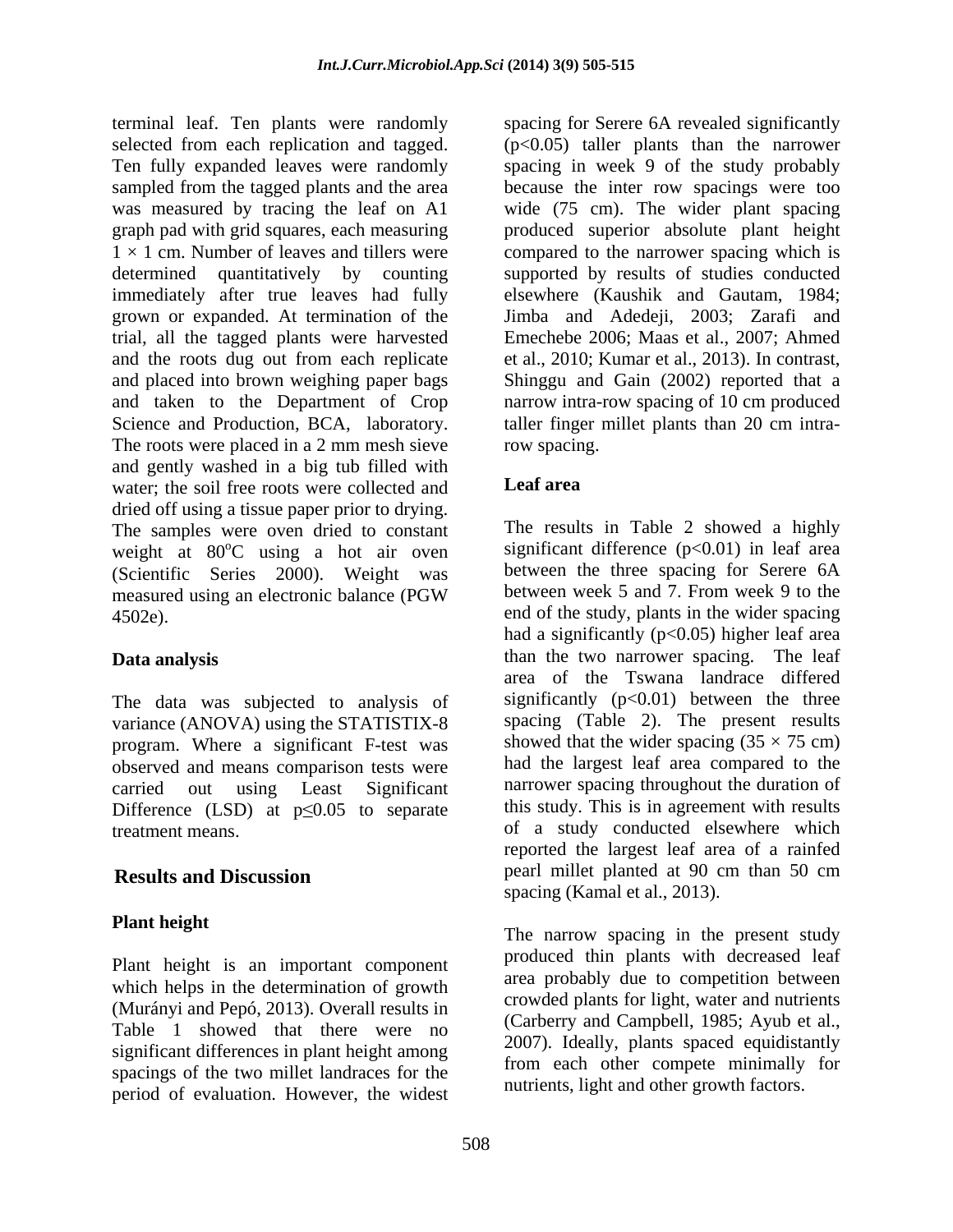Results in Table 3 showed that plant spacing number of tillers for Serere 6A were had no effect in leaf numbers except in week significantly (p<0.05) affected by spacing in 5 and 11 when the narrow spaced Serere 6A week 5 and 11 with the wider spacing plants displayed significantly lower (p<0.05) increasing them (Table 4). Plants grown in number of leaves than their widely spaced the wider spacing had a slightly higher counterparts. In week 11 the widely spaced Serere 6A plants had a significant more plants fare better at wider spacing (Jimba number of leaves than the other two spacing. and Adedeji, 2012). The Tswana landrace It is worth noting that the number of leaves showed a significant (p<0.05) plant spacing in the two Serere 6A wider spacing was treatment effect in week 7. Plant spacing had always slightly higher than in the  $15 \times 75$ cm spacing. The results also show that plant other weeks. Gaya and Daraja (2013) spacing had no significant effect on the reported no significant differences in the number of leaves for the Tswana landrace number of tillers produced due to intra-row which is in agreement with Kamal et al. spacing in millet. Contrary to our results, (2013). Although there was no significance difference, it is possible that the closely of tillers at spacing of  $10 \times 20$  cm and the spaced plants grew taller plants with slightly highest number of tillers at  $20 \times 20$  cm few leaves probably due to competition. Spacing.<br>Babaji et al. (2012) conducted a study on maize and observed no significant difference Total dry matter in leaf production in plants spaced at 25 75 cm. Lylocks et al. (2013) reported that

et al. (2012) in sub-tillering, the tillers arise 1960; Steiner, 1986; Sneider et al., 2008), from the auxiliary buds, whereas in the soybean (De Bruin and Pederson, 2008) and synchronous and non-synchronous tillering, maize (Cox et al., 2006). As spacing tillers and panicles per square meter in a rice

**Leaf numbers** population are largely a function of planting density or seed rate and grain yield. The number of tillers for Serere 6A were number of tillers. This shows that individual no effect on number of tillers produced in Diseko (2006) observed the lowest number spacing.

# **Total dry matter**

cmand their counterparts spaced at 50 cm. There was a significant (p<0.01) differences<br>Likewise, the difference in leaf production in dry matter among the spacings in the two between maize spaced at 50 cm was not pearl millet landraces (Table 5). The wider significantly different from those spaced at spacing had higher dry matter yield than the number of leaves per plant and leaf area per findings by Jimba and Adedeji (2003). Prior plant were not statistically different in a studies on maize conducted elsewhere also maize/ginger intercrop at different intra-row reported reduced dry matter in closely spacing. spaced plants (Steiner, 1984; Makinde and **Tiller numbers** Moosavi et al., 2012) probably due to There are three types of tillering in pearl in this study. Contrary to results of this millet (synchronous, non-synchronous basal study dry matter was found to be tillering and sub-terminal tillering) significantly higher at closer than wider (Andrews et al., 1975). According to Obeng spacing in sorghum (Stickler and Laude, tillers arise from the basal of the leaf buds. influenced dry matter production but had no De Datta (1981) reported that the number of effect on pearl millet plant height, it is There was a significant  $(p<0.01)$  differences in dry matter among the spacings in the two close spacing and this in agreement with the Alabi, 2002; Ibeawuchi et al., 2008; competition for resources which was evident 1960; Steiner, 1986; Sneider et al., 2008), soybean (De Bruin and Pederson, 2008) and maize (Cox et al., 2006). As spacing suggested that wider plant spacing enhanced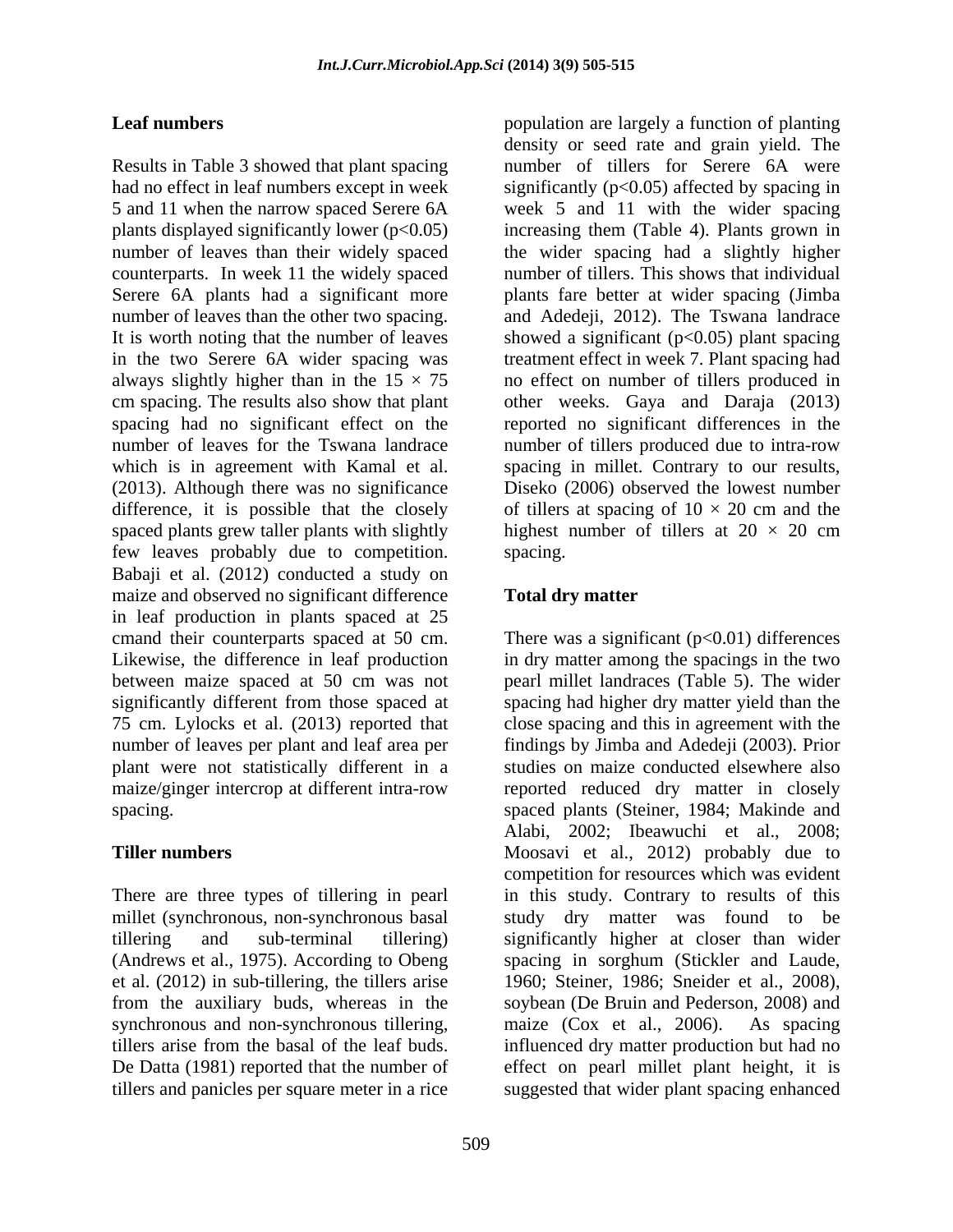better plant vigour. This is supported by the report of Jimba and Adedeji (2003) where wider spacing in Vetiver grass *(Vetiveria*

*zizanioides* L.*)* enhanced plant vigour.



## **Figure.1** Experimental sketch map (same for each landrace)

| <b>Table.1</b> Performance of two millet cultivars on plant height (cm) |  |
|-------------------------------------------------------------------------|--|
| as influenced by plant spacing                                          |  |

| Plant spacing     |                |        |                 |         |        |        |       |                |
|-------------------|----------------|--------|-----------------|---------|--------|--------|-------|----------------|
|                   | Week 5         | Week 7 | Week 9          | Week 11 | Week 5 | Week 7 |       | Week 9 Week 11 |
| $15 \times 75$ cm | 47.3           | 140.0  | $150.0^{b}$     | 167.0   | 47.5   | 150.0  | 153.0 | 164.0          |
| $25 \times 75$ cm | 49.3           | 152.0  | $164.0^{ab}$    | 172.0   | 48.0   | 150.0  | 156.0 | 161.3          |
| $35 \times 75$ cm | 50.5           | 157.0  | $176.0^{\rm a}$ | 182.0   | 49.0   | 159.3  | 165.0 | 171.0          |
| Significance      | ns             | ns     |                 |         |        |        |       |                |
| LSD 0.05          | $\mathbf{n}$ s | ns     | 14.09           | ns      |        |        |       |                |
| CV(%)             |                |        | 5. 27           | 7 86    | 13.40  | 16.28  | 15.89 | 15.15          |

\* Significant at p<0.05, ns non-significant at p>0.05. Means separated by Least Significance Difference (LSD) Test at p 0.05, means within columns followed by the same letters are not significantly different

**Table.2** Performance of two millet cultivars on leaf area (cm<sup>2</sup>) as influenced by plant spacing

| Plant spaci       |                 |                 |                 |                    |                 | Tswana          |                    |                 |
|-------------------|-----------------|-----------------|-----------------|--------------------|-----------------|-----------------|--------------------|-----------------|
|                   | Week 5          | Week 7          | Week 9          | Week 11            | Week 5          | Week 7          | Week 9             | Week 11         |
| $15 \times 75$ cm | $114.0^{\circ}$ | $127.0^{\circ}$ | 154.0           | $156.8^{b}$        | $95.5^{\circ}$  | $137.0^{\circ}$ | $145.8^{\circ}$    | $158.0^{\circ}$ |
| $25 \times 75$ cm | $154.0^{\rm b}$ | $166.0^b$       | 172.0           | 180.0 <sup>b</sup> | $157.0^{\rm b}$ | $171.0^{b}$     | 179.0 <sup>b</sup> | $194.0^{\rm b}$ |
| $35 \times 75$ cm | $198.0^{\rm a}$ | $215.0^a$       | $227.0^{\circ}$ | $243.0^{\circ}$    | $212.0^a$       | $232.0^{\circ}$ | $244.0^{\circ}$    | $272.0^{\circ}$ |
| Significance      |                 |                 |                 | **                 |                 |                 |                    | **              |
| LSD 0.05          | 24.35           | 15.44           | 40.13           | 37.47              | 23.88           | 31.62           | 27.21              | 31.33           |
| CV(%)             | 9.06            | 5.27            |                 |                    |                 | 10.15           | -830               |                 |

\*\* Highly significant at p<0.01, \* significant at p<0.05. Means separated by Least Significance Difference (LSD) Test at p≤0.05, means within columns followed by the same letters are not significantly different

### **Table.3** Performance of two millet cultivars on number of leaves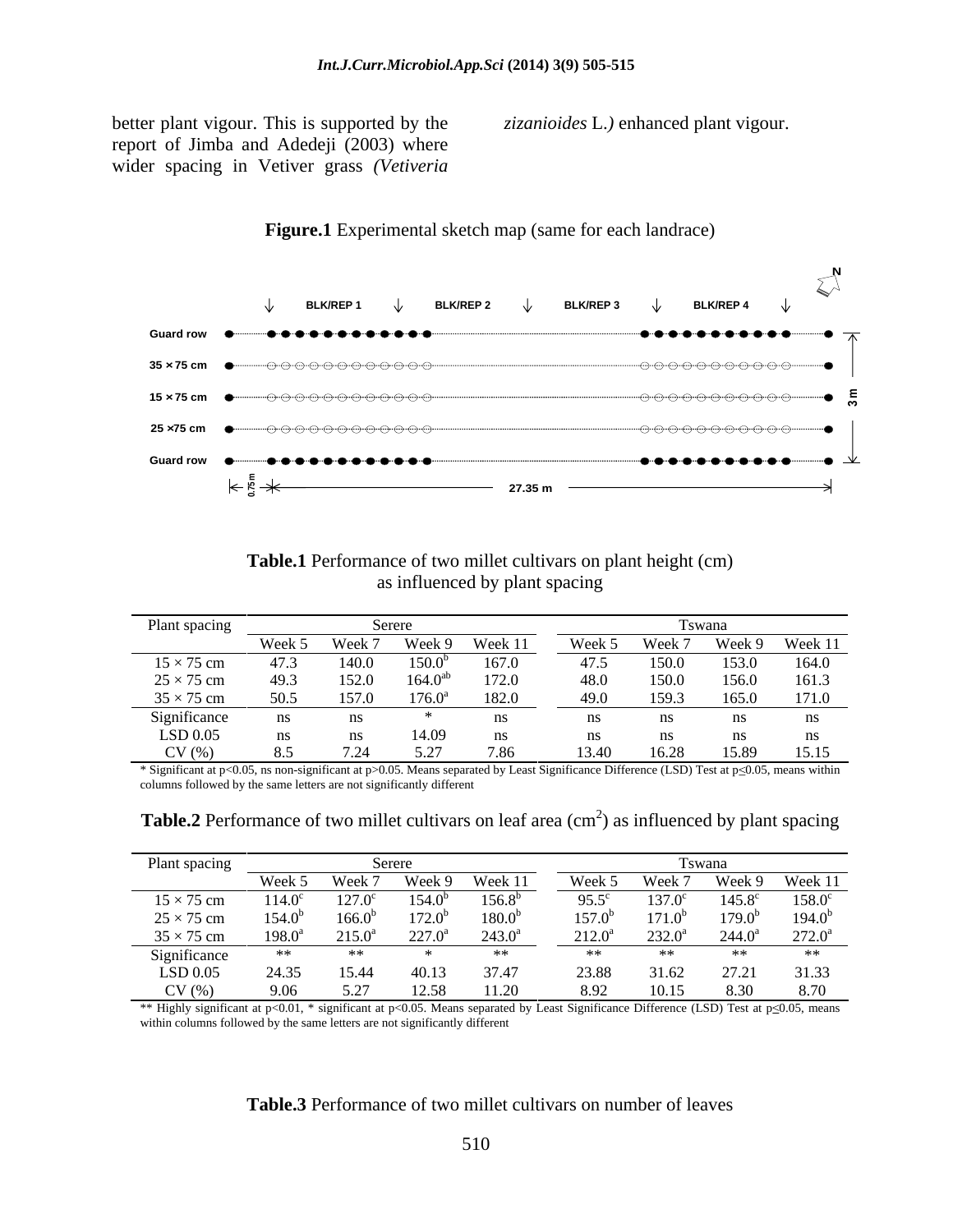| Plant spacing     |                    |        | Serere |                    |        |       | Tswana |                       |
|-------------------|--------------------|--------|--------|--------------------|--------|-------|--------|-----------------------|
|                   | Week 5             | Week 7 | Week 9 | Week 11            | Week 5 |       |        | Week 7 Week 9 Week 11 |
| $15 \times 75$ cm | $5.3^{b}$          | 6.0    | 7.0    | 7.0 <sup>b</sup>   | 5.0    | 5.0   | 7.0    | 7.0                   |
| $25 \times 75$ cm | $7.0^{\mathrm{a}}$ | 7.0    | 8.0    | 8.0 <sup>ab</sup>  | 5.0    | 6.0   | 7.3    | 7.3                   |
| $35 \times 75$ cm | $7.0^{\mathrm{a}}$ | 8.3    | 8.0    | $9.0^{\mathrm{a}}$ | 6.0    | 6.0   | 7.8    | 7.8                   |
| Significance      | $\rightarrow$      | ns     | ns     |                    | ns     | ns    | ns     | ns                    |
| LSD 0.05          | 1.12               | ns     | ns     | 1.15               | ns     | ns    | ns     | ns                    |
| CV(%)             | 10.06              | 18.07  | 16.27  | 8.33               | 17.68  | 20.38 | 18.32  | 15.25                 |

## as influenced by plant spacing

\* Significant at p<0.05,ns non-significant at p>0.05. Means separated by Least Significance Difference (LSD) Test at p<0.05, means within columns followed by the same letters are not significantly different

### **Table.4** Performance of two millet cultivars on number of tillers as influenced by plant spacing

| Plant spacin,     |                  |        |        |                  |        |        |        |         |
|-------------------|------------------|--------|--------|------------------|--------|--------|--------|---------|
|                   | Week 5           | Week 7 | Week 9 | Week 11          | Week 5 | Week 7 | Week 9 | Week 11 |
| $15 \times 75$ cm |                  |        |        |                  |        |        |        | 4.0     |
| $25 \times 75$ cm | 4.0 <sup>a</sup> |        |        |                  |        |        |        | 5.0     |
| $35 \times 75$ cm | $4.0^{\rm a}$    |        |        |                  |        |        |        |         |
| Significance      |                  |        |        |                  |        |        |        |         |
| LSD 0.05          | 1.41             |        |        | 2.94             | ns     | 1.15   |        |         |
| CV(%)             | 24.49            | 19.44  | 26.67  | 28.33<br>$-0.55$ | 28.28  | 16.67  |        | 26.67   |

\* Significant at p<0.05, ns non-significant at p>0.05. Means separated by Least Significance Difference (LSD) Test at p 0.05, means within columns followed by the same letters are not significantly different

### **Table.5** Performance of two millet cultivars on total dry matter (leaf, stem and root) as influenced by plant spacing

| Plant spacing                                               | 0.01                         | Tswana                              |
|-------------------------------------------------------------|------------------------------|-------------------------------------|
|                                                             | Total dry matter             | Total dry matter                    |
|                                                             |                              |                                     |
| $15 \times 75$ cm<br>$25 \times 75$ cm<br>$35 \times 75$ cm |                              |                                     |
|                                                             | 78.48c<br>103.65b<br>125.22a | $\frac{78.79c}{104.65b}$<br>117.45a |
|                                                             | ∗∗                           |                                     |
|                                                             | 15.10                        | 8.51                                |
| Significance<br>LSD 0.05<br>CV (%)                          | 0.52                         | 4.91                                |

\*\* Highly significant at p<0.01, \* significant at p<0.05. Means separated by Least Significance Difference (LSD) Test at p<0.05, means within columns followed by the same letters are not significantly different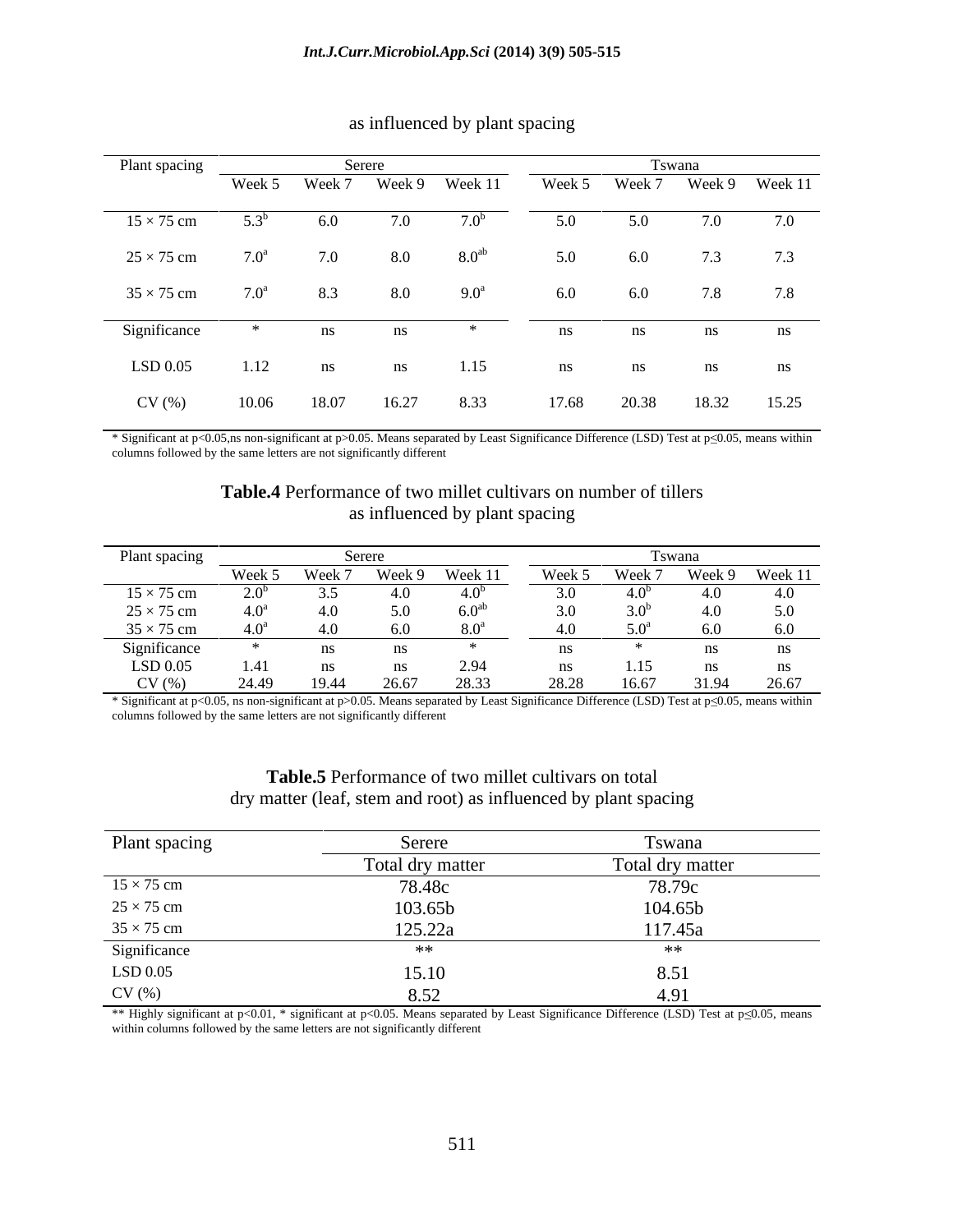# Acknowledgement eJournal, 8:1-6.

The authors greatly acknowledge the support that the Ministry of Education of seedlings per nil on the performance<br>of *austice* cv. NERICA 1 under dry gave to Phizana Makopola. We owe our direct seeded rice (DDSR) system of gratitude to Botswana College of Agriculture for providing resources  $10(2)$  191-195

- Ahmed, M.J., Ahmad, M., Bashir, T., Yaqoob, cultivars. Sarhad Journal of Agriculture,
- Andrews, D.J., Majumdar, J.V and Doggett,
- Ayub, M., Nadeem, M. A., Tanveer, A., Tahir, pearl millet. Pakistan Journal of
- water use and productivity of pearl Agriculture, 20: 203-224. 193-205.
- spacing and hill density. Global Journal spacing spacing and hill density. Global Journal separation of  $\frac{1}{2}$  set  $\frac{1}{2}$ .
- Baltensperger, D.D. 2002.Progress with proso,
- Basavaraj, G., Rao, P.P., Bhagavatula, S and Ahmed, W. 2010.Availability and  $704-710$ .

eJournal, 8:1-6.

- Bhowmik, S. K, Sarkar, M. A. R and Zaman, F. 2012. Effect of spacing and number of seedlings per hill on the performance of *aus*rice cv. NERICA 1 under dry direct seeded rice (DDSR) system of cultivation. J. Bangladesh Agril Univ., 10(2): 191-195.
- including laboratory facilities. Bidinger, F.R and Hash, C.T. 2003. Pearl **References** of Physiology and Molecular Biology in millet *In* Nguyen, H. T. (ed). Integration Plant Breeding, N.Y, U.S.A: Marcel- Decker.
	- A., Jillani, M.S and Saeed, M. 2010. Billiard, J and Pernes, J. 1985.*Pennisetum* Effects of plant spacing on vegetative *typhoides*.*In* Halevy, A. H. (eds.) CRC. and reproduction growth of gladiolus Handbook of Flowering, Volume 4, CRC Press, Bocaraton, Florida.
	- 26(4):539-543. Buerkert, A., Piepho, H. P., Bationo, A. 2002. H. 1975. *Pearl millet* Program.I fertility management effects on crop CRISAT, Hyderabad, India. production in sub-Saharan West Africa. Multi-site time-trend analysis of soil Experimental Agriculture, 38: 163-183.
	- M and Khan, R. M. A. 2007.Interactive Burton, G. W., Wallace, A. T and Rachie, K. effect of different nitrogen levels and O. 1972.Chemical composition and seeding on fodder yield and quality of nutritive value of pearl millet. nutritive value of pearl millet. Agronomy Journal, 12: 187-188.
- Agriculture Science, 44(4): 592-596. Carberry, P. S and Campbell, L. C. 1985.The Azam-Ali,S.N., Gregory,P. J and Monteitb, growth and development of pearl millet J.L. 1984. Effects of planting density on as affected by photoperiod. Field Crops Research, 11: 207-217.
	- millet *(Pennisetum typhotdes)* grown on Carberry, P.S., Campbell, L.C., Bidinger, F.R stored water. I. Growth of roots and 1985. The growth and development of shoots. II. Water use, light interception pearl millet as affected by plant and dry matter production. Experimental population. Field Crops Research 11: 193-205.
- Babaji, B. A., Mahadi, M. A., Yahaya, R. A., Clerget, B., Haussmann, B.I.G., Boureima, Sharifai, I. A., Mukhtar, A. A., Sani, B. S.Sand Weltzien, E. 2007. Surprising M., Ibrahim, A and Muhammad,A. A. flowering response to photoperiod: 2012. Response of extra-early maize Preliminary characterization of West (*Zea mays* (L)) to varying intra-row and Central African pearl millet germplasm SAT eJournal, 5(1):1-4.
	- of Bio-Science and Technology, 1(1): Cox, W. J., Hanchar, J. J., Knoblauch, W.A 110-115. and Cherney, J. H. 2006.Growth, yield, pearl and other millets. *In*Janick, J and under different row spacing. Agronomy Whipkey A. (eds.). Trends in New quality and economics of corn silage Journal, 98: 163-167.
	- Crops for New Uses. ASHS Press, De Bruin, J. L and Pederson, P. 2008. Effect Alexandria. of row spacing and seeding rate on soybean yield. Agronomy Journal, 100: 704-710.
	- utilization of pearl millet in India. SAT De-Datta, S. K. 1981. Principles and Practices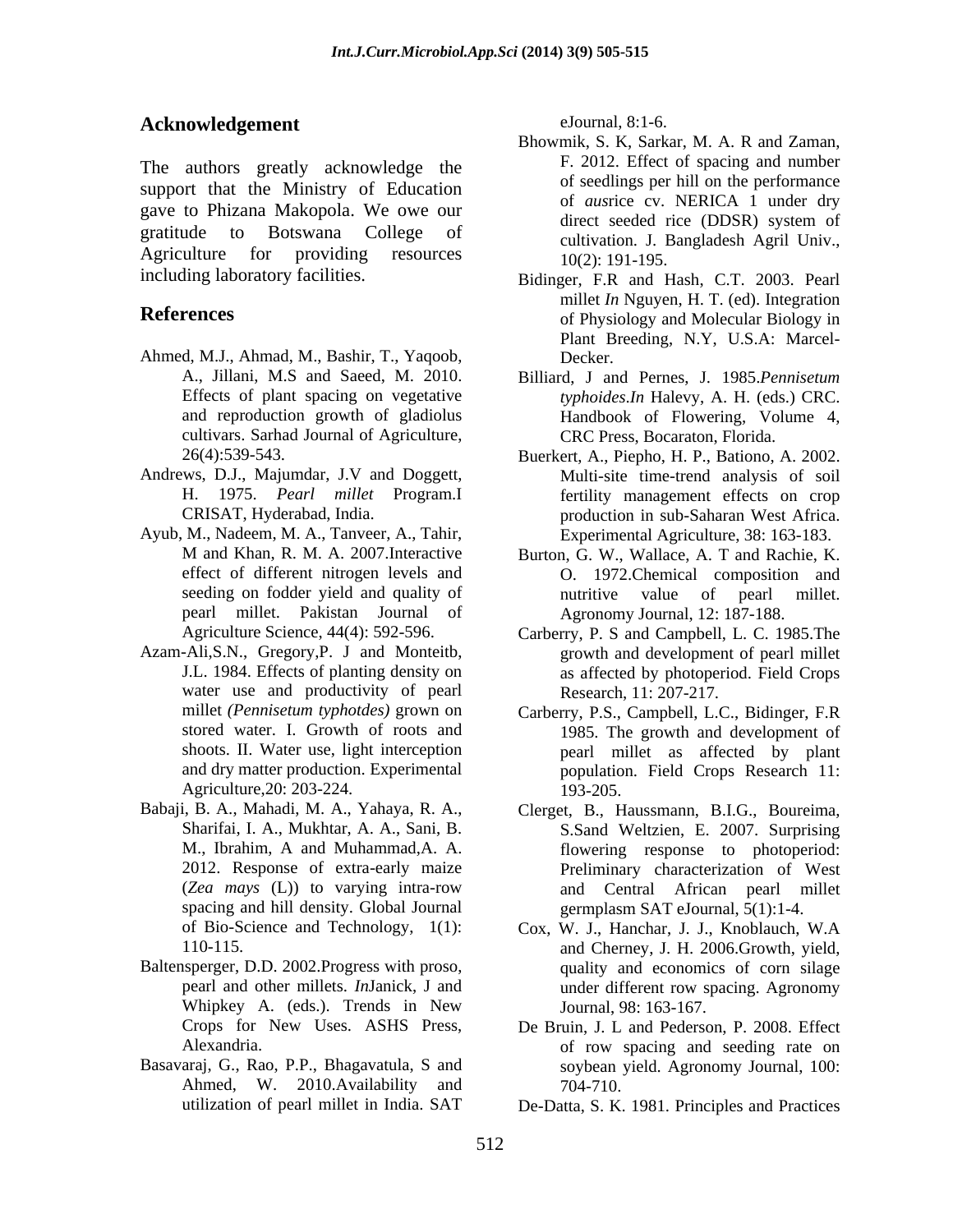in Rice Production. John Wiley and 4(1): 11-19.

- Diseko, O. 2005.The growth and development plant population.BSc in Agriculture
- Esse, P.C., Buerkert, A., Hiernaux, Pand Assa,
- Gandah, M., Bouma, J., Brouwer, J., Africa. Agriculture, Ecosystems and
- Gaya, A. G and Daraja, Y. B. 2013. Effects of (*Sclerospora graminicola* (Sacc) Shorot)
- Hajor, A.S., Al-Hatalani,L.S and Khafagi, O.A. 1996.A comparative study on salt
- Heiniger, R. W., Vanderlip, R. L., Williams, J.
- Henry, R. J and Kettlewell, P.S (1996).Cereal
- Ibeawuchi, I. I., Matthews-Njoku, E., Ofor, M. and yield of local and improved maize

4(1): 11-19.

- Sons, New York. Jimba S.C and Adedeji A.A. 2003.Effect of of pearl millet (*Pennisetum typhoides* (Burm) Stapf and Hubb) as affected by plant spacing in the nursery on the production of planting materials for field establishment of Vetivergrass. Tropicultura,21(4): 199-203.
- special project dissertation, Botswana Jones, O. R and Johnson, G. L. 1991.Row College of Agriculture, Gaborone, width and plant density effects on Texas Botswana. high plains sorghum. Journal of Production Agriculture, 4:613-621.
- A. 2001.Decomposition of and nutrient Kamal, I. A., Siddig, A. M. A., Ali, H. B and release from ruminant manure on acid Thabit,A. H. 2013. Effect of plant sandy soils in the Sahelian zone of spacing and variety on performance of Niger, West Africa. Agriculture, rain-fed pearl millet (*Pennisetum*  Ecosystems and Environment, 8: 55-63. *glaucum*) grown on two soil types Hiernaux, Pand van Duivenbooden, N. Science and Technology, 3(5): 512-517. Zalingei area, Sudan. ARPN Journal of
- 2003. Strategies to optimize allocation Kaushik, S.K and Gautam, R.C. 1984. Effect of limited nutrients to sandy soils of the Sahel: A case study from Niger, West spacing on yield of pearl millet varieties Environment, 94: 311-319. of Agronomy, 29(4):480-484. of varying dates of planting and row spacing on yield of pearl millet varieties under rainfed conditions. Indian Journal
- inter and intra-row spacing of pearl balances in millet cultivation in northern millet (*Pennisetum glaucum* (L) R. Br.) infected with downy mildew Journal of Arid Environments, 35: 147-Krogh, L. 1997. Field and village nutrient balances in millet cultivation in northern Burkina Faso: A village case study. Journal of Arid Environments, 35: 147- 159.
- on number of tillers in Kano State, Legwaila, G. M., Marokane, T. K and Nigeria. International Journal of Applied Mojeremane, W. 2012. Effects of Research and Technology, 2(12): 159- intercropping on the performance of 166. maize and cowpeas in Botswana. Mojeremane,W. 2012. Effects of International Journal of Agriculture and Forestry, 2(6): 307-310.
- tolerance of millet (*Pennisetum glaucum* Limon-Ortega, A., Mason, S. C and Martin, A. L.) and sorghum (*Sorghum bicolour* L.). Alexandria Journal of Agriculture Research, 41(3):23-39. competitiveness with weeds. Agronomy R. 1998. Production practices improve grain sorghum and pearl millet Journal, 90:227-232.
- R and Welch, S. W. 1997.Developing Lylocks, S. W., Tanimu, J., Dauji, L. Z and guidelines for replanting grain sorghum Cgunleye, D. A. 2013. Evaluation of the III.Using a plant growth model to determine replanting options. Agronomy growth and yield of maize *Zea mays* (L) Journal, 89:93-100. in maize and ginger intercrop in Samaru, Grain Quality. London: Chapman & Agriculture and Biology Journal of Hall. North America, 4(3): 175-180. Ogunleye,D. A. 2013. Evaluation of the effects of intra-row spacing on the Northern Guinea Savanna of Nigeria. Agriculture and Biology Journal of
- O., Anyanwu, C. P and Oyia, V. P.2008. Plant spacing, dry matter accumulation spacing affects grain yield and height of cultivars, Journal of American Science, Eastern Coastal plain of the UnitedMaas, A.L., Hanna, W and Wand Mullinix, B.G. 2007. Planting date and row pearl millet Tifgrain 102 in the South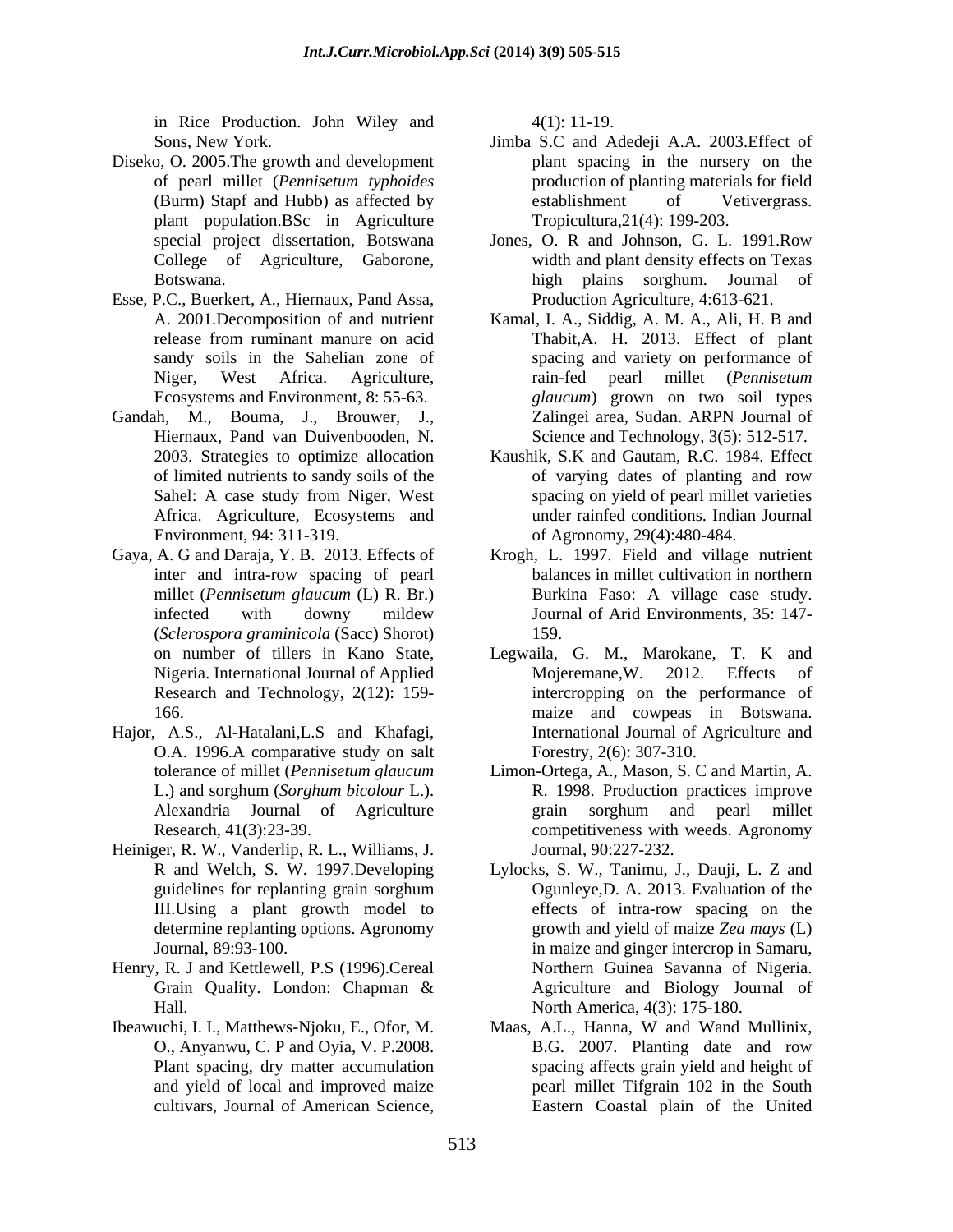- Mahalakshmi, V., Bidinger, F.R and Raju, *americanum).*Field Crops Research,15:
- Makinde, E.A and Alabi,B. S. 2002. Influence Moor Journal of Agricultural Research, 47.
- Maman, N., Mason, S. C and Sirifi, S. 2000. Nyochembeng, L.M and Mays, D.A. accumulation. African Crop Science
- Menezes, R. S. C., Gascho, G. J., Hanna, W.
- Miah, M.H.N., Karim, M.A and Islam, M.S.
- 
- M'Khaitir, Y. O and Vanderlip, R. L. (ICRISAT).
- Moosavi, S. G., Seghatoleslami, M. J traits, LAI and for agecorn (Sc. 370)
- Murányi, E and Pepó P. 2013. The effects of height of maize hybrids of different Veterinary, Agricultural and Food<br>Engineering, 7(11): 681-684.
- National Research Council (NRC). 1996. Lost National Academy Press, Washington
- State. An open Access Journal published Nene, Y. L and Singh, S. D. 1975.A by ICRISAT, 5(1):1-4. Comprehensive review of downy D.S. 1987.Effect of timing of water International Crops Research Institute deficit on pearl millet *(Pennisetum* Comprehensive review of downy mildew and ergot of pearl millet. *In* for the Semi-Arid Tropics, Hyderabad, India.
- 317-39. Mare, B.R. 1990. Intercropping of spatial arrangement on the growth pearl millet in a short season in the and yield of maize-melon intercrop. Sahel. Experimental Agriculture,26: 41- Ntare, B.R. 1990. Intercropping morphologically different cowpeas and 47.
- 3: 59-63. Obeng, E., Cebert, E., Singh, B.P., Ward, R., Influence of variety and management 2012. Growth and grain yield of pearl level on pearl millet production in Niger: 1 Grain yield and dry matter at different levels of nitrogen Journal, 8(1): 25-34. States. Journal of Agricultural Science, Nyochembeng, L.M and Mays, D.A. millet (*Pennisetum glaucum*) genotypes at different levels of nitrogen fertilization in the Southeastern United  $4(12):155-166.$
- W., Cabrera, M. L and Hook, J. E. 1997. Obi, I. U. 1991.Maize, its Agronomy, Subsoil nitrate uptake by grain pearl Diseases, Pests, and Food Values, millet. Agronomy Journal, 89: 189-194. Optimal Computer Solutions LTD., Enugu.
- 1990.Performance of Nizersail mutants Pande, S and Karunakar,R. I. 1992. Stalk rots. under different row spacings. *In* de Milliano, W. A. J., Fredericksen, Bangladesh J. Train. Dev., 3(2): 31-34. <br>R. A., Bengston, G. D. (eds). Sorghum Ministry of Agriculture (MoA). 1988. and Millet Diseases.A Second Agricultural Statistics, Gaborone, WorldReview.India, International Crop Botswana. Institutes for the semi-Arid Tropics *In* de Milliano, W. A. J., Fredericksen, R. A., Bengston, G. D. (eds). Sorghum and Millet Diseases.A Second (ICRISAT).
	- 1992.Grain sorghum and pearl millet Sathya M., Vinodhana, N.K and Sumathi, P. response to date and rate of planting. 2103. Hierarchial clustering of pearl Agronomy Journal, 84:579-582. millet (*Pennisetum glaucum*(L.) R.Br) andMoazeni, A. 2012.Effect of planting traits.International Journal of Current date and plant density on morphological Microbiology and Applied Sciences, millet (*Pennisetum glaucum*(L.) R.Br) for morpho-physiological 2(12): 647-652.
	- yield in second cultivation. International Shah, A.H., Rahman, H., Shah, S.M.A., Research Journal of Applied and Basic Rahman, S and Noor, M. 2012. Sciences, 3(1):57-63. Characterization of pearl millet plant density and row spacing on the and fodder yield parameters. Pakistan. Characterization of pearl millet germplasm for various morphological Journal of Botany, 44: 273-279.
	- vegetation time and genotype. Shapiro, B.I., Sanders, J.H., Reddy, K.C., International Journal of Biological, Baker, T.G. 1993. Evaluating and agricultural system - Niger. Agricultural adapting new technologies in a high-risk agricultural system - Niger. Agricultural Systems, 42: 153-171.
	- of Crops in Africa Vol. 1. Grains. Shaw S., van de Westelaken, T., Sorrenson, I., D. C., USA. of plant population and planting date onSearle, B and Hederley, D. 2008.Effects